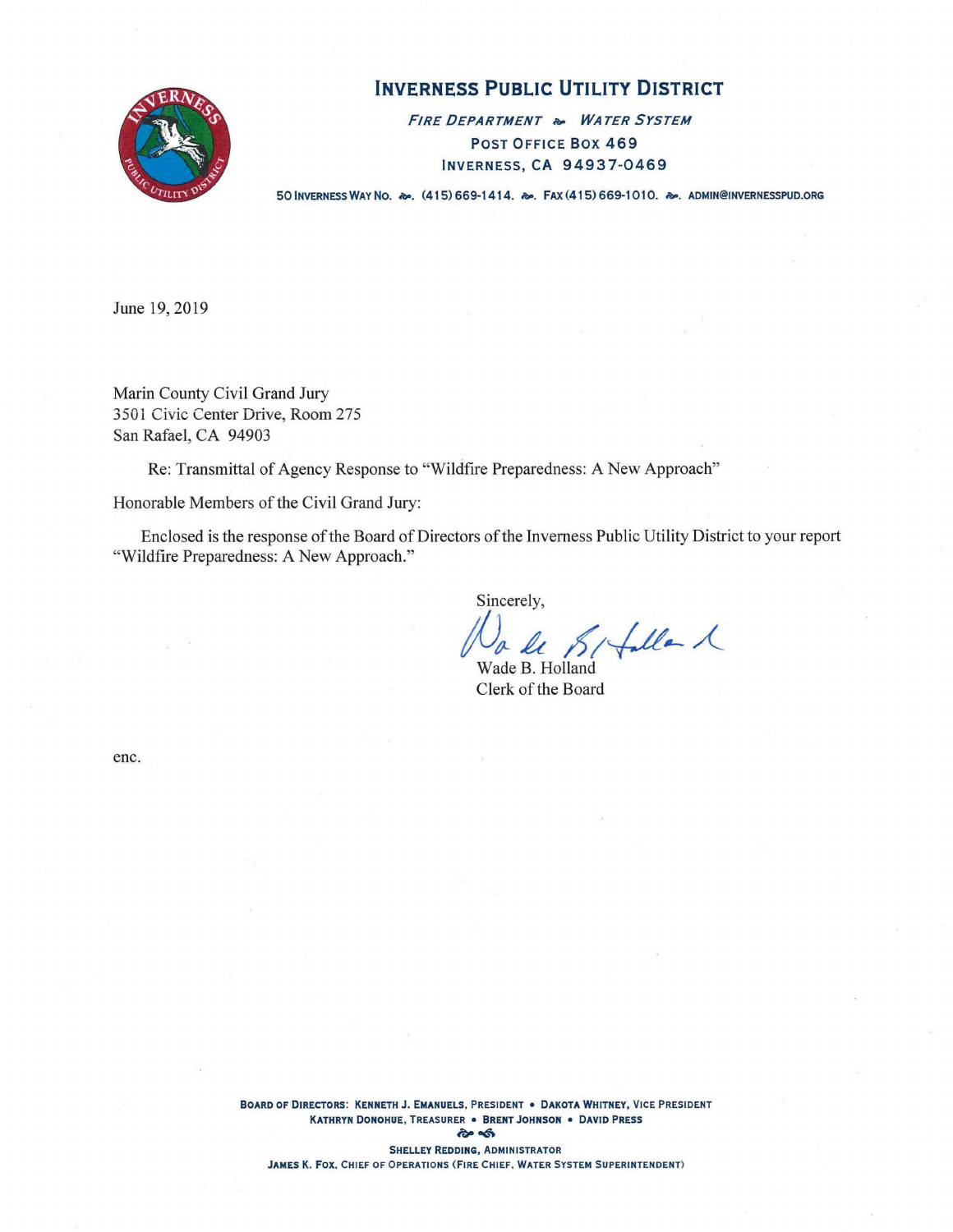# Agency Response to Grand Jury Report

Report Title: **Wildfire Preparedness: A New Approach** 

| Report Date: April 18, 2019                           | Response Date: July 18, 2019                |
|-------------------------------------------------------|---------------------------------------------|
| <b>Agency Name: Inverness Public Utility District</b> | Agenda Date: June 19, 2019                  |
| Response by: Kenneth J. Emanuels                      | <b>Title: President, Board of Directors</b> |

# **FINDINGS**

**Fl. Existing vegetation management codes are both inconsistent and inconsistently enforced.** 

**Response:** We cannot agree or disagree with this finding, because we are not in a position to evaluate all applicable agencies' vegetation management codes to determine their consistency or how they are enforced.

**F2. There are not enough trained vegetation inspectors or fuel reduction crews.** 

**Response:** We agree with this finding.

## **F3. Current vegetation enforcement procedures are slow, difficult and expensive.**

**Response:** We cannot agree or disagree with this finding, because we are not in a position to evaluate all applicable agencies' vegetation enforcement procedures to determine if they are slow, difficult, or expensive.

# **F4. Government agencies and safety authorities cannot currently manage vegetation on public lands.**

**Response:** We cannot agree or disagree with this finding, because we are not in a position to evaluate how all applicable government agencies and safety authorities are currently managing vegetation on public lands.

**F5. All property owners are responsible for vegetation management on their property, yet they are not sufficiently educated about vegetation management and many do not have the physical and financial resources to create defensible space.** 

> **Response:** We agree that "All property owners are responsible for vegetation management on their property"; we do not know whether it is true that "they are not sufficiently educated about vegetation management" (some probably are); we agree that "many do not have the physical and financial resources to create defensible space."

**F6. Wildfire preparedness education is inconsistent and fails to reach most citizens.** 

**Response:** We cannot agree or disagree with this finding, because we have no basis for knowing whether the statement is true.

**F7. The most effective method of education is person to person in neighborhoods.**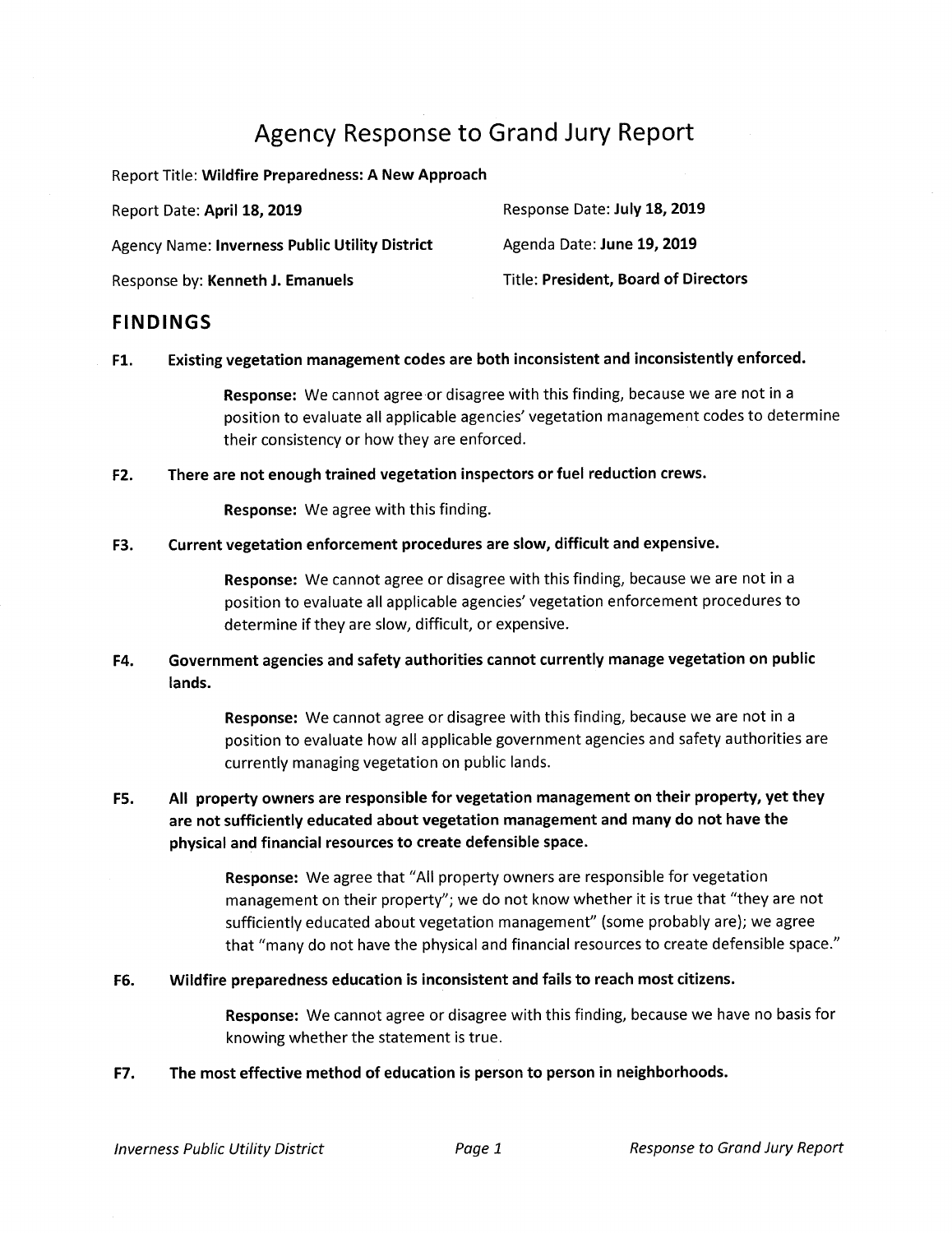**Response:** We agree with this statement, but we do not believe that person-to-person education in the neighborhoods should be the only method of education.

# F8. Although Marin has 30 plus Firewise neighborhoods, the most in California, they only cover a **small percentage of population and land.**

**Response:** We cannot agree or disagree with this finding, because we are not in a position to evaluate the County's Firewise neighborhoods to determine how much population and land each covers.

# **F9. Sufficient public funds have not been provided to sustain comprehensive wildfire preparedness education.**

**Response:** We agree with this finding.

### **F10. Educating the public requires a different set of skills than firefighters usually have.**

**Response:** We disagree wholly with this finding because no basis is provided for the conclusion that the skills of trained, professional firefighters are inadequate for educating the public.

# **F11. Any hesitation to use the WEA system can be deadly even if its alerts might reach people outside of its intended target zone.**

**Response:** We agree that appropriate protocols should be developed for use of all alert systems.

# F12. Alert Marin sends the most accurately targeted warning to endangered populations, but it reaches too few residents because it is not well publicized. Both Alert Marin and Nixle require **opt-in registration, a serious design flaw**

**Response:** We can agree with parts of this finding. We have no basis for knowing whether Alert Marin "sends the most accurately targeted warnings"; we have no basis for determining how many residents Alert Marin reaches or how well publicized it is; we agree that requiring opt-in registration is a serious design flaw.

**F13. Sirens could be a useful and reliable warning system if their numbers and locations were increased to broaden their reach and if they were enhanced with a customized message through LRAD.** 

> **Response:** We agree that sirens could be useful; we question that they can be guaranteed to be reliable, based on our own experience from the past when sirens were the only means we had for summoning volunteer firefighters.

**F14. In the WUI and in many town centers, infrastructure and roads are inadequate for mass evacuations.** 

**Response:** We agree with this finding.

**F15. Evacuation routes are dangerously overgrown with vegetation and many evacuation routes are too narrow to allow safe passage in an emergency.**